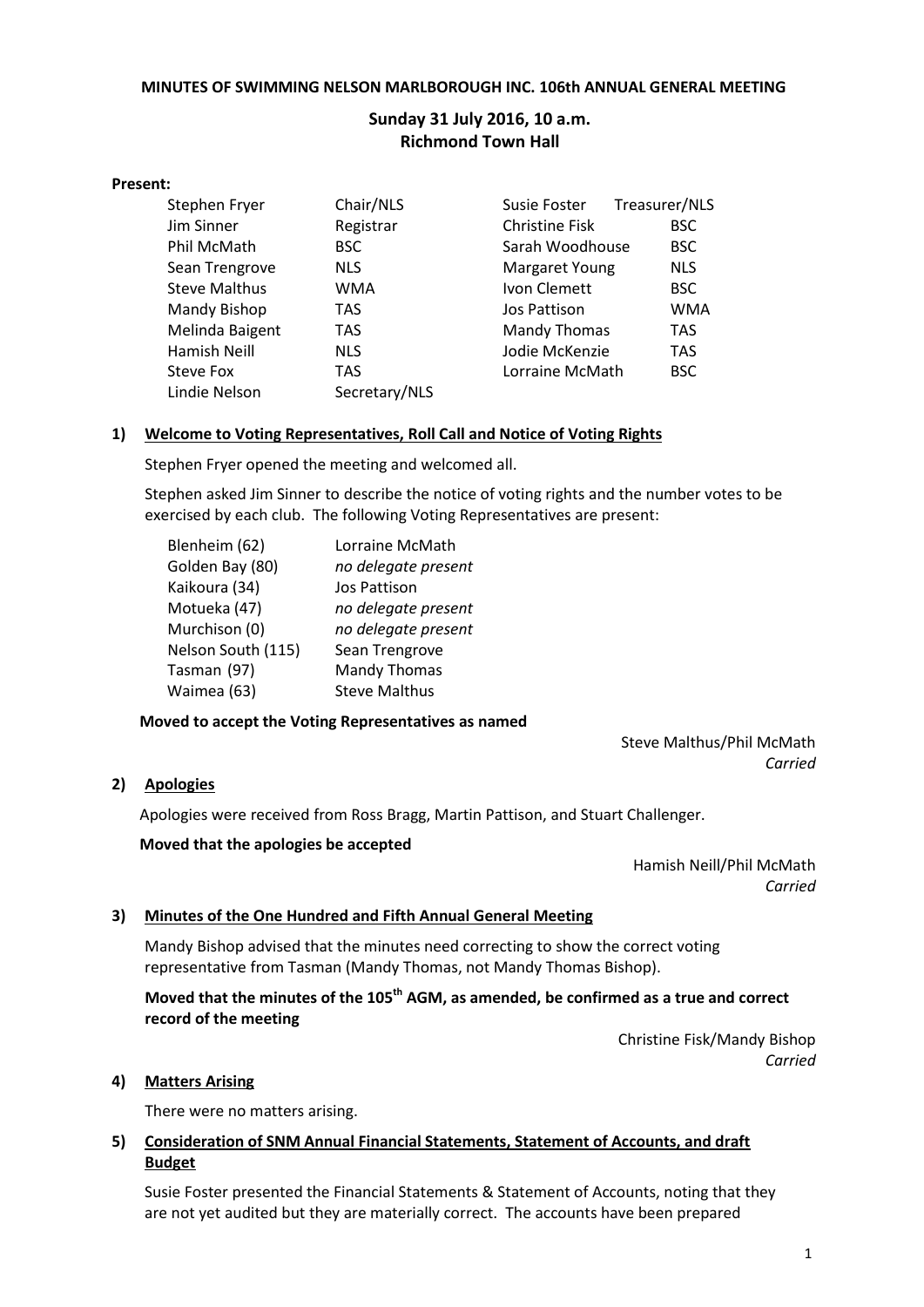conservatively and profit is likely to go up following audit. There has been a big increase in depreciation due to the new timing gear. National meet entries no longer go through our system. Susie called for questions. In response to questions Susie said that it makes a huge difference to our bottom line when we run a SI meet. Also, grants and donations are down on last year but we are doing very well in the current year. Susie thanked Melinda and Lindie for their efforts to put in grant applications.

## **Moved to approve the unaudited Annual Financial Statements and Statement of Accounts, subject to independent review**

Susie Foster/Mandy Thomas *Carried*

## **6) Consideration of SNM Inc Annual Report**

Mandy Thomas noted that the annual report needs correcting to reflect that Leah Friend did not attend NZ Juniors and that Madeline Shallcrass attended SIC&T.

## **Moved to approve the 106th Annual Report of Swimming Nelson Marlborough Inc, as amended**

Stephen Fryer/Jim Sinner *Carried*

## **7) Tabling of Annual Report and Annual Financial Statements from Clubs**

Reports were received from:

- a) Blenheim
- b) Kaikoura
- c) Motueka
- d) Murchison
- e) Nelson South
- f) Tasman
- g) Waimea

### **Moved to receive the Annual Reports and Financial Statements submitted by Clubs**

Lorraine McMath /Susie Foster *Carried*

### **8) Election of Board**

The following Board nominations have been received:

- a) Waimea: Jim Sinner
- b) Nelson South: Hamish Neill

### **Moved that, there being two eligible nominations for the two vacancies, those nominated be declared elected to the Board of Swimming Nelson Marlborough**

Phil McMath/Sean Trengrove *Carried*

### **9) Expressions of interest in the Management Committee**

Steve enquired whether there is anyone interested in joining the SNM Management Committee.

Expressions of interest were received from:

- a) Mandy Thomas (Tasman)
- b) Carl Stark (Nelson South)

### **10) Consideration of other items of business**

No items of business were received from Clubs.

### *Makos Committee*

Stephen Fryer talked about the establishment of the Makos Committee (replacing the SI Cttee). The Makos Committee has a representative from each of the 4 South Island regions: Hamish Neill is the NM representative.